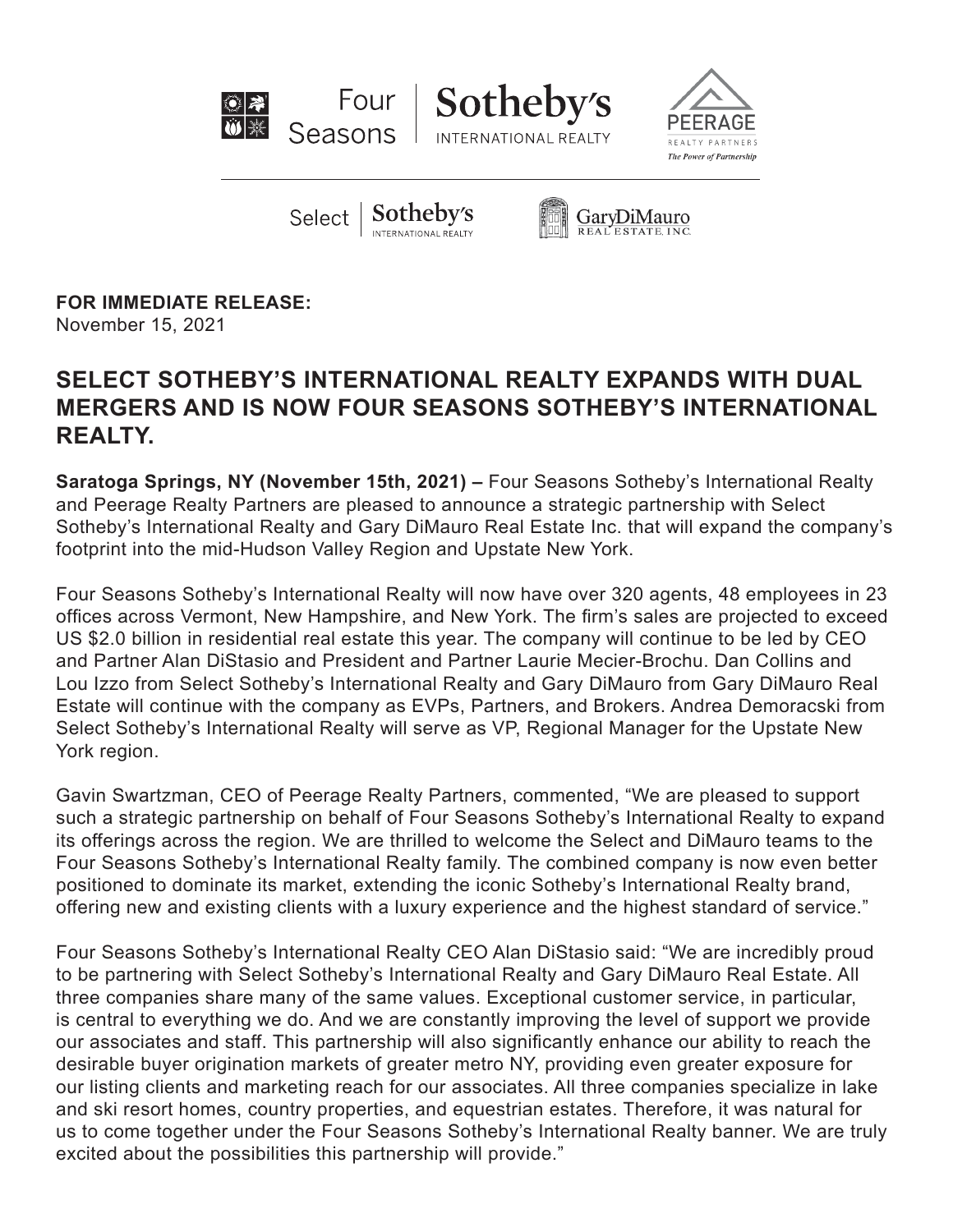Added Four Seasons Sotheby's International Realty President Laurie Mecier-Brochu: "I see this as strengthening our organization through partnership. We have an opportunity to expose the Sotheby's International Realty brand and all it offers to properties of distinction at all price points in brand new markets. The partnership with Select Sotheby's International Realty and Gary DiMauro Real Estate allows us not simply to expand our brand but to share experiences and culture that will lead to continued success for Four Seasons Sotheby's International Realty as well as our clients and customers."

Dan Collins and President Lou Izzo of Select Sotheby's International Realty said: "Creating our partnership with Four Seasons Sotheby's International Realty is a perfect way for us to continue and expand on our commitment to providing our agents, employees, and clients with the finest tools and leadership in real estate. Four Seasons Sotheby's International Realty brings excellent additional tools to market our client's properties to sell them at their highest possible price, and that is very significant. Our philosophies, and culture, which have both been crafted within the Sotheby's International Realty brand, match very well, and we are excited to continue our growth across New York State."

Gary DiMauro from Gary DiMauro Real Estate added: Since building a dominant and independent presence in the much-sought-after region of the Hudson Valley, we've been approached by many real estate firms looking to partner with us. There is only one brand we would trade our name for. We're very excited to join forces with Four Seasons Sotheby's International Realty. Their experienced team and expanded tools and exposure allow our agents to provide even better service to our clients and customers.

This new partnership will enhance Four Seasons Sotheby's International Realty's position as a leading player in the premium residential real estate market throughout Vermont, New Hampshire, and now Upstate New York, positioning it for further growth and partnership investments.

ABOUT FOUR SEASONS SOTHEBY'S INTERNATIONAL REALTY

Four Seasons Sotheby's International Realty offers residential real estate services throughout Vermont and New Hampshire, focusing on providing the highest level of service, innovative marketing, and best performance throughout its markets.

Four Seasons Sotheby's International Realty's Vermont and New Hampshire roots run deep. As a company that is both homegrown and historied and committed to investing in the communities and people it serves. Many associates are second, third, and even fourth-generation natives. They play where they live, making them the experts on regional lakefront properties, mountain retreats, ski houses, farmland and land development, equine estates, private neighborhoods, city homes, and more.

To Four Seasons Sotheby's International Realty, New England is more than a place — it's a way of living, of enjoying life thoroughly. Whether a native to Vermont or New Hampshire or a longstanding transplant, these stories begin with a love of the places they live and the passion for sharing that dream and intimate knowledge with others.

While Four Seasons Sotheby's International Realty's markets are local, its reach is global as part of Sotheby's International Realty®. As a premier brand, Sotheby's International Realty® is an exclusive gateway to the best and brightest in real estate worldwide, including an innovative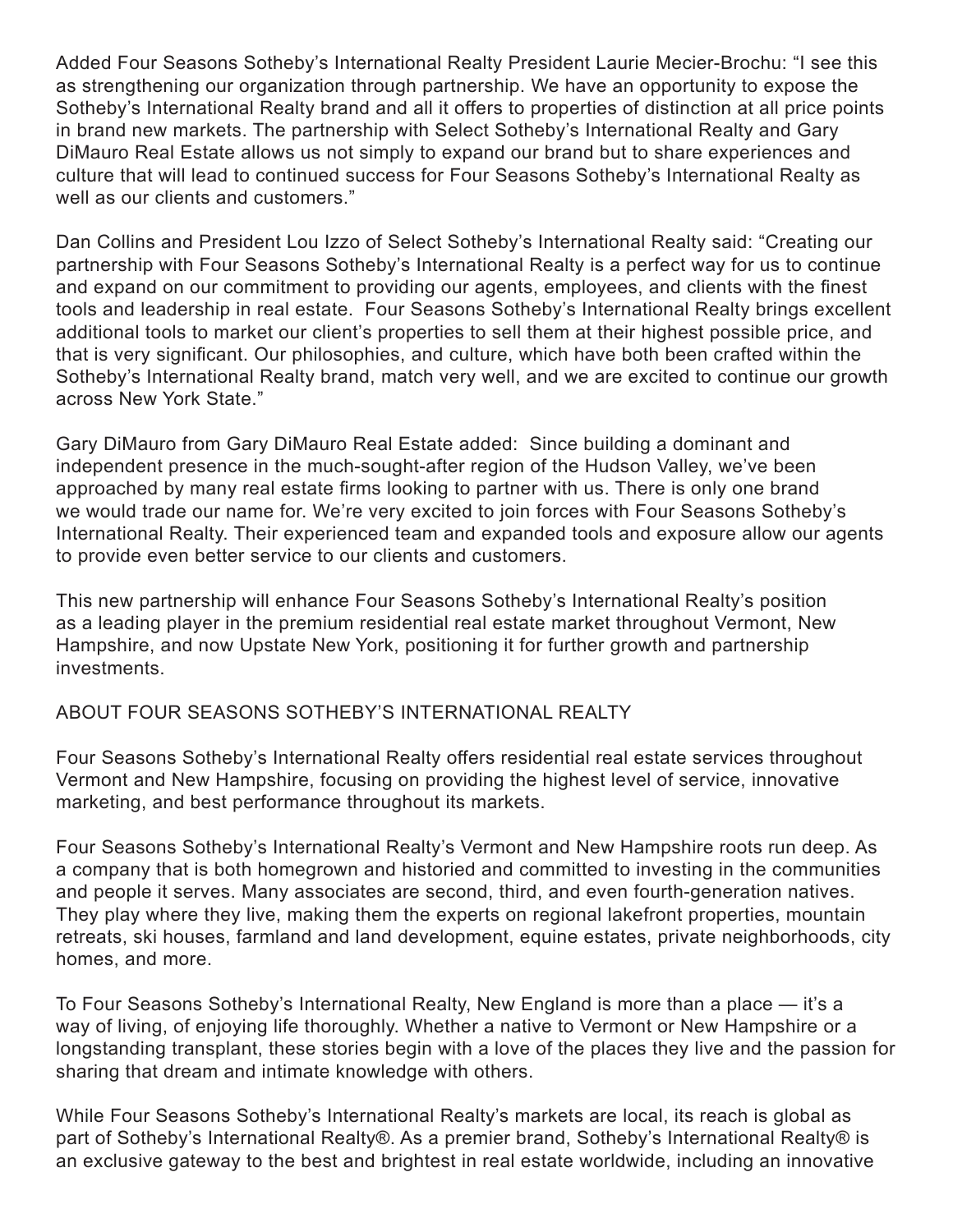marketing platform that showcases listings to qualified buyers both around the corner and around the globe.

### ABOUT PEERAGE REALTY

Founded in 2007, Peerage Realty is a subsidiary of the Peerage Capital Group ("Peerage Capital"). It offers a unique and time-tested professional partnership model for entrepreneurial North American real estate 9service firms in premium markets. It has the unique benefit of being a private family and management-owned enterprise positioned to commit to long-term investments and time horizons.

Through its partner firms, Peerage Realty transacted over US\$14.2 billion (C\$18 billion) in residential sales in 2020, and it is projected to sell over US\$23.6 billion (C\$30 billion) in 2021. It has over 4,000 best-in-class sales representatives and 143 offices in Canada and the United States.

Peerage Realty consistently provides strategic input, capital, technology, operational expertise, marketing, public relations, and value-added products and services that differentiate and strengthen its partner firms in competitive markets to support growth and expansion among partners. Its goal is to expand the suite of services that its partner firms can offer to enhance the client experience through all phases of a real estate transaction and beyond.

Peerage Realty's partners now include Baker Real Estate, the leader in new development and condominium sales and marketing in the Greater Toronto Area and Montreal; BakerWest, a new construction condominium sales and marketing firm in Vancouver; Chestnut Park, one of the top luxury firms in Ontario; Epic Real Estate Solutions, condominium marketing experts with a focus on the interior of British Columbia; Fifth Avenue Real Estate Marketing, a leader in new development and condominium sales and marketing in British Columbia; Jameson Sotheby's International Realty, a luxury firm in the Greater Chicago Area; Madison & Company Properties, a leading luxury brokerage in Denver, Colorado; Sotheby's International Realty Canada, a national luxury real estate brokerage; and StreetCity Realty, a progressive brokerage, and back-office services provider in Ontario; and The Condo Group, a leading residential sales, and marketing firm based in Victoria, B.C.

### ABOUT SELECT SOTHEBY'S INTERNATIONAL REALTY

Select Sotheby's International Realty offers exemplary service to real estate buyers and sellers in the Upstate New York area, with a specialized focus on unique and distinctive properties. Our real estate brokers and agents are locals with in-depth knowledge of the Upstate New York real estate market and the surrounding real estate markets of Lake George, The Catskill Mountains, Lake Placid, Saratoga, and Central New York. Select Sotheby's International Realty's clients should expect personal attention and extraordinary marketing from the most knowledgeable agents in the Upstate New York area. Servicing a broad geographic area from the Catskills north to the Canadian border and Vermont west past the Finger Lakes and Thousand Islands. We specialize in Saratoga Springs Real Estate, Catskills Real Estate, Lake Placid Real Estate, Lake George Real Estate, Central New York real estate, and many other local communities.

## ABOUT GARY DIMAURO REAL ESTATE

Established in 1993, Gary DiMauro Real Estate has grown into the premier boutique real estate agency in New York's Mid-Hudson Valley with five offices serving Dutchess, Columbia, Greene,